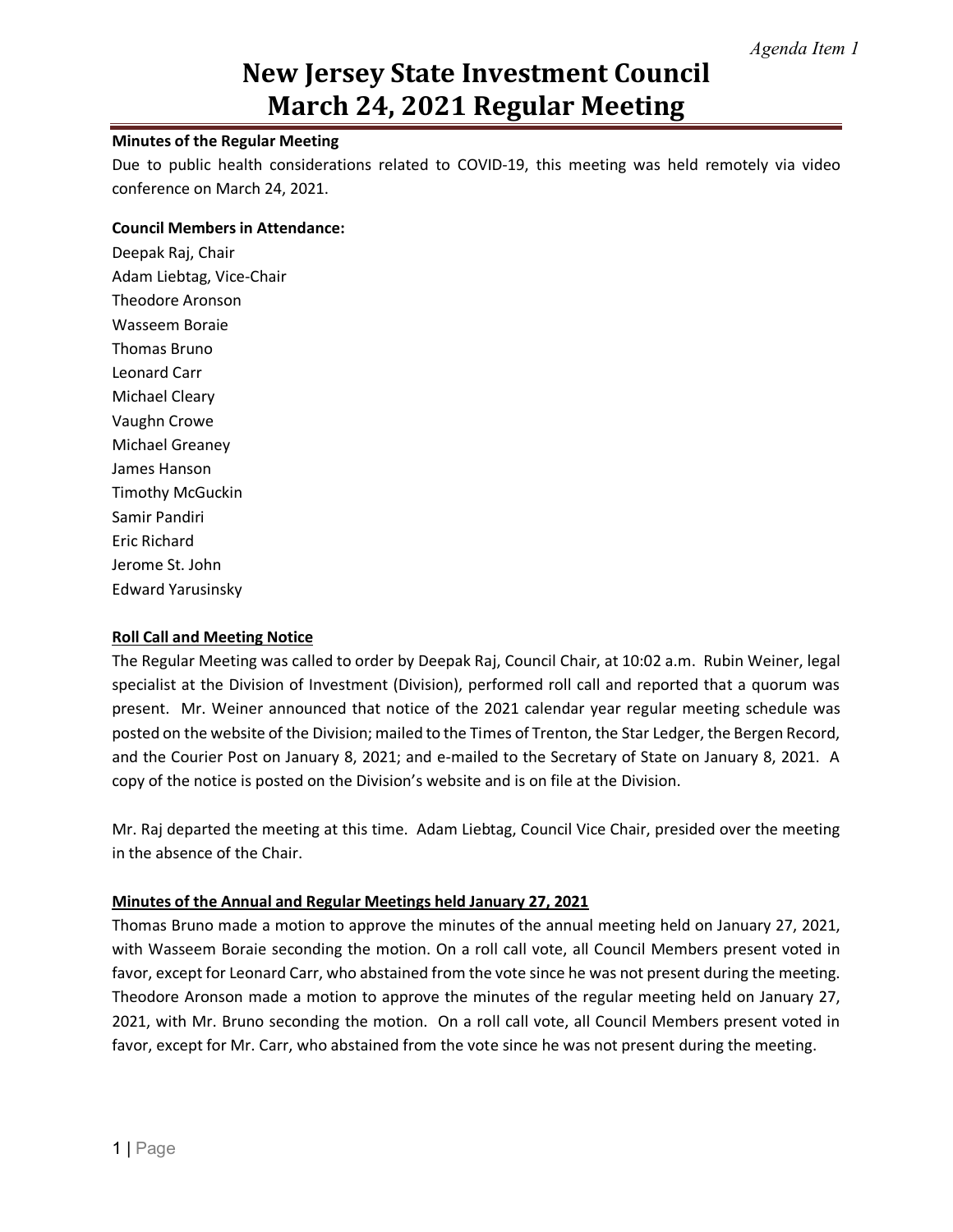### **Proposed amendments to State Investment Council Bylaws**

Corey Amon, Director of the Division, presented proposed amendments to the Council bylaws including formation of a Governance and Operations Committee; reduction of the minimum number of regular Council meetings from six to four annually; and a new requirement that the Investment Policy Committee (IPC), the Governance and Operations Committee and the Environmental and Social Governance Committee have at least one member who is not appointed by the Governor (and at least two members in the case of the IPC). In response to a question from Mr. Boraie, Mr. Liebtag explained the purpose of the proposed changes. Eric Richard expressed concern with the timing of the distribution of Council agenda items prior to each Council meeting. Jerome St. John opined that he ultimately would like to see guardrails in place to protect against certain types of investments. Mr. Amon and Mr. Liebtag noted that these were the types of issues that could be studied by the proposed Governance and Operations Committee. In response to a question from Mr. Carr, Mr. Amon and Mr. Liebtag explained the proposed change to the minimum number of Council meetings. Mr. Liebtag made a motion to approve the bylaw changes as presented to the Council, which motion was seconded by Mr. Bruno. On a roll call vote, all Council members present voted in favor of the motion.

Mr. Liebtag welcomed Mr. Carr as a new member of Council.

### **Treasurer's Report**

Assistant Treasurer Dini Ajmani reported that the Governor's Fiscal Year 2022 budget proposal had been submitted to the Legislature for approval, including a full contribution to the Pension Fund. Ms. Ajmani also addressed concerns regarding increases in local pension contributions. Mr. Liebtag, Mr. Richard and Mr. Bruno discussed pending legislation regarding the local government employees' portion of the Public Employees' Retirement System and commended the administration for its commitment to funding the Pension Fund.

### **Director's Report**

Mr. Amon and Shoaib Khan, Deputy Director of the Division, summarized the Director's Report, providing an update on capital markets, reporting on Pension Fund performance, and describing asset allocation. Mr. Amon notified the Council of modifications to the Division's investmentsin Exeter Core Industrial Club Fund II, L.P.; Exeter Industrial Core Fund III, LP; Wheelock Street Real Estate Fund III, L.P.; Cerberus NJ Credit Opportunities Fund, L.P.; Knight TAO, L.P.; and Crayhill NJ Fund LP. Mr. Amon also notified the Council of modifications to a number of funds managed by Dyal Capital Partners and Owl Rock Capital Partners LP.

## **Report on Treasury Supplemental Code of Ethics**

Susan Sarnowski of the Division provided a report on the Treasury Supplemental Code of Ethics, which governs personal investing by Division employees. Ms. Sarnowski reported that all Division employees submitted the required annual reports and certifications for calendar year 2020, and there were two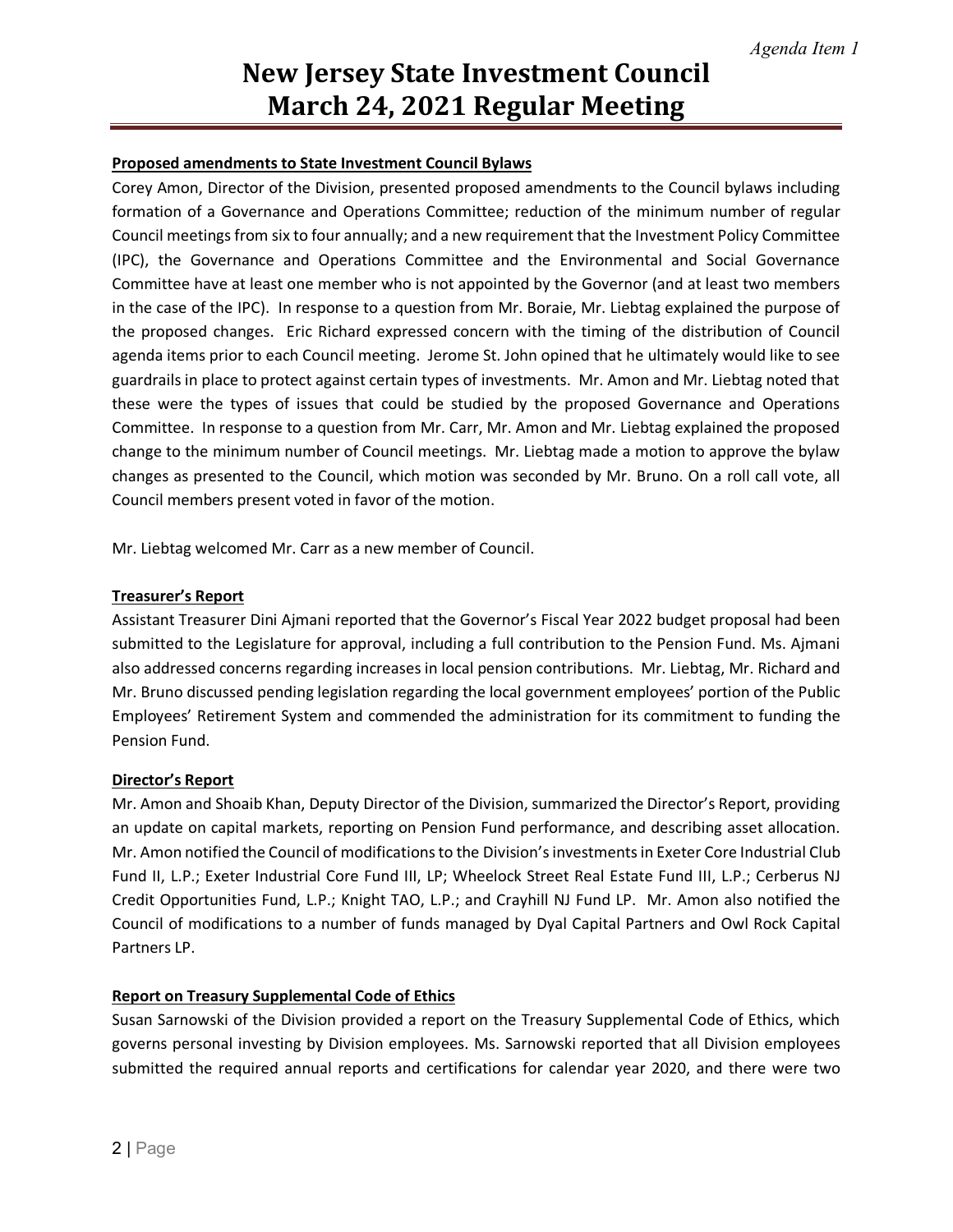violations of the Supplemental Code of Ethics during that calendar year which were referred to the Department of Treasury's Office of Ethics Compliance for appropriate action.

## **Selection of Hedge Fund and Private Credit Investment Consultants**

Gina Costello of the Division announced that the Division selected Cliffwater LLC as its consultant for Hedge Fund Investment Consulting Services and Aksia TorreyCove Partners LLC as its consultant for Private Credit Investment Consulting Services following a Request for Proposal (RFP) process. Ms. Costello presented a report to the Council summarizing the bid selection process and the bidders selected.

### **Pacing and Cash Flow Analysis**

Michelle Davidson of TorreyCove presented a commitment pacing and cash flow analysis for the Private Equity, Real Assets and Private Credit portfolios. Sean Barber of Hamilton Lane presented a similar analysis for the Private Real Estate portfolio.

### **Investments**

## *Eagle Point Defensive Income Fund LP and Separate Account*

William Connors of the Division presented an investment of up to \$60 million in the Eagle Point Defensive Income Fund LP and up to \$120 million in a related separate account managed by Eagle Point Credit Management LLC. Mr. Connors described the fund's investment strategy, the fund managers' experience and track record, and the material terms of the investment. In response to a question from Mr. Carr, Mr. Connors clarified the fund manager's firm-wide AUM and confirmed that at least one other public pension fund was expected to invest in the fund. Mr. Liebtag reported that the IPC reviewed the investment due diligence and recommended presentation to the full Council.

### *Hellman and Friedman Capital Partners X*

Liam Daul of the Division presented an investment of up to \$200 million in Hellman & Friedman Capital Partners X, L.P. Mr. Daul described the fund's investment strategy, the fund managers' experience and track record, and the material terms of the investment. Mr. Liebtag reported that the IPC reviewed the investment due diligence and recommended presentation to the full Council.

### *Stonepeak Infrastructure Fund IV LP and Co-Investment Sidecar*

Niraj Agarwal and Ryan Goodwin of the Division presented an investment of up to \$125 million in Stonepeak Infrastructure Fund IV LP and up to \$75 million in a co-investment sidecar vehicle alongside the fund. Mr. Goodwin described the fund's investment strategy, the fund managers' experience and track record, and the material terms of the investment. Mr. Liebtag reported that the IPC reviewed the investment due diligence and recommended presentation to the full Council.

### **Public Comment**

David Hughes of Rutgers University, Greg Gorman of the New Jersey Sierra Club, and Yamika Ketu of Divest New Jersey spoke regarding the Division's investment in fossil fuels. Pilar Sorensen of the Private Equity Stakeholder Project spoke about certain health care portfolio companies owned by Blackstone.